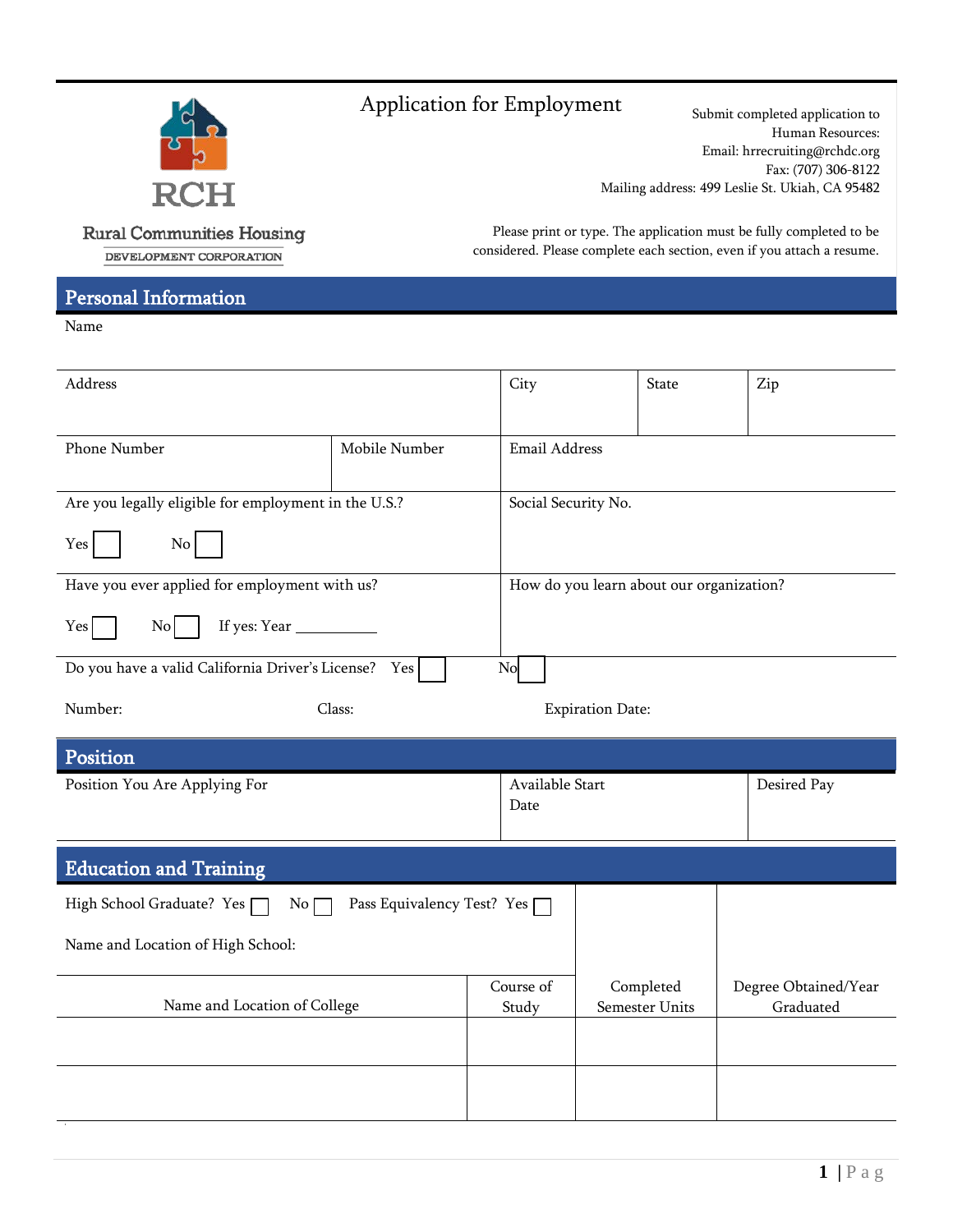#### Employment History

You should respond completely to the information requested in this section. LIST YOUR MOST RECENT EMPLOYMENT FIRST. Use a separate block for each job held, even throughout the same organization, show experience for the past ten years and any earlier experience pertaining to the position for which you are applying. Use additional sheets if necessary. Explain any gaps between employments. Please keep in mind that your acceptance or rejection depends on the completeness and applicability of the information shown. Resumes are encouraged, but do not attached resume in lieu of completing this form.

#### DO NOT ENTER "SEE RESUME" OR APPLICATION WILL BE CONSIDERED INCOMPLETE.

| Employer (1) | Job Title      |       |     |
|--------------|----------------|-------|-----|
| Work Phone   | Dates Employed |       |     |
|              |                |       |     |
|              |                |       |     |
| Address      | City           | State | Zip |
|              |                |       |     |

Describe your work/responsibilities:

Reason for Leaving:

| Employer (2) | Job Title      |       |     |
|--------------|----------------|-------|-----|
|              |                |       |     |
| Work Phone   | Dates Employed |       |     |
| Address      | City           | State | Zip |

Describe your work/responsibilities:

Reason for Leaving: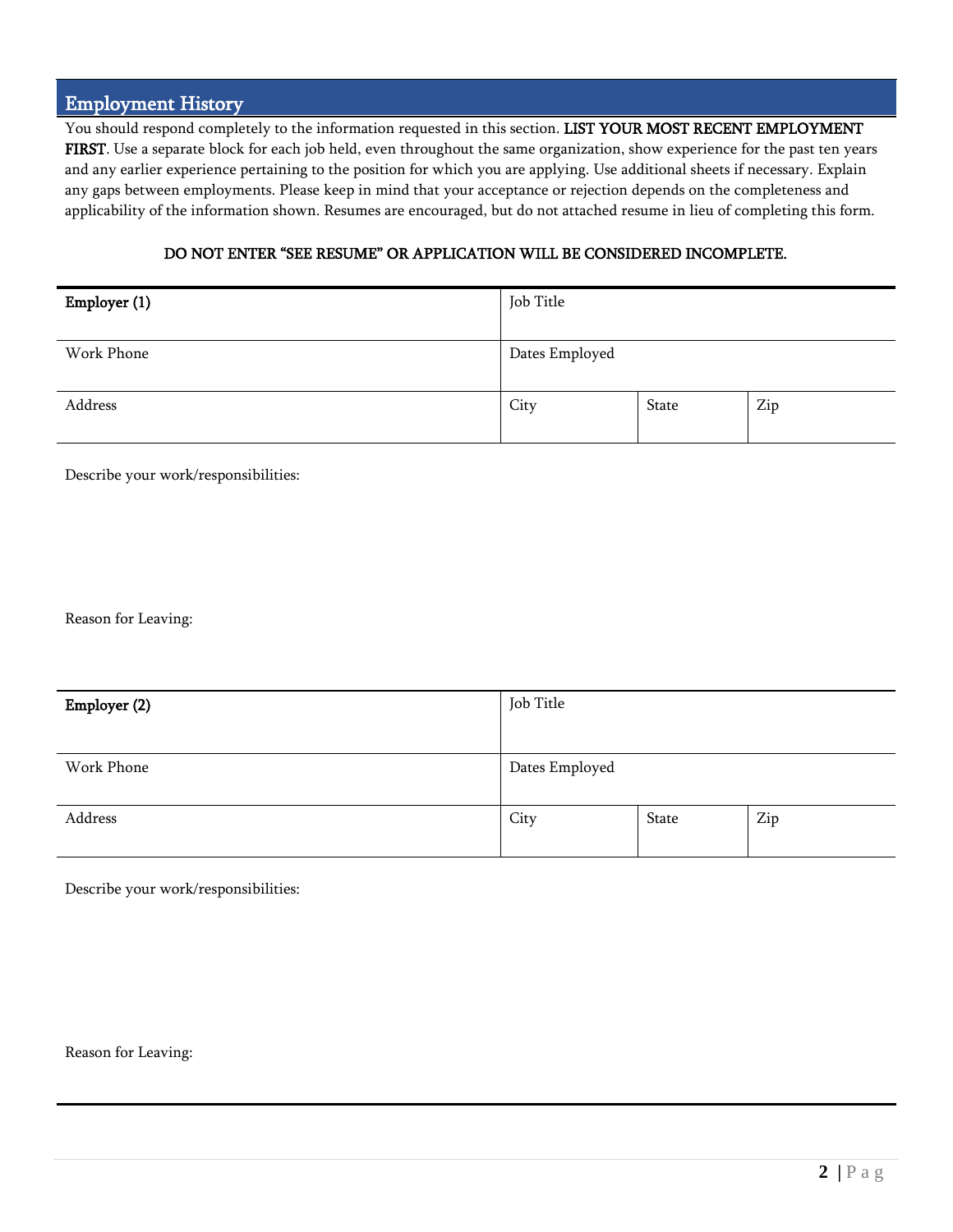| Employer (3) | Job Title      |       |     |
|--------------|----------------|-------|-----|
| Work Phone   | Dates Employed |       |     |
| Address      | City           | State | Zip |

Describe your work/responsibilities:

Reason for Leaving:

## Additional Information

Please describe additional coursework or training (including military) which would qualify you for this position:

Please list certificates or licenses of professional or vocational competences you possess which relates to this position:

What language(s), other than English, do you speak, read, & write fluently?

| Were you ever discharged or forced to resign from any position? Yes $\Box$ No $\Box$ |  |  |  |
|--------------------------------------------------------------------------------------|--|--|--|
| If so, please explain:                                                               |  |  |  |

Would you object to having any of the above employers contacted in regard to your work? Yes  $\Box$  No  $\Box$ If so, please explain:

Did you read the job description? Yes  $\Box$  No  $\Box$ 

Do you meet the requirement of the Job Description? Yes  $\hfill\Box\quad$  No  $\hfill\Box$